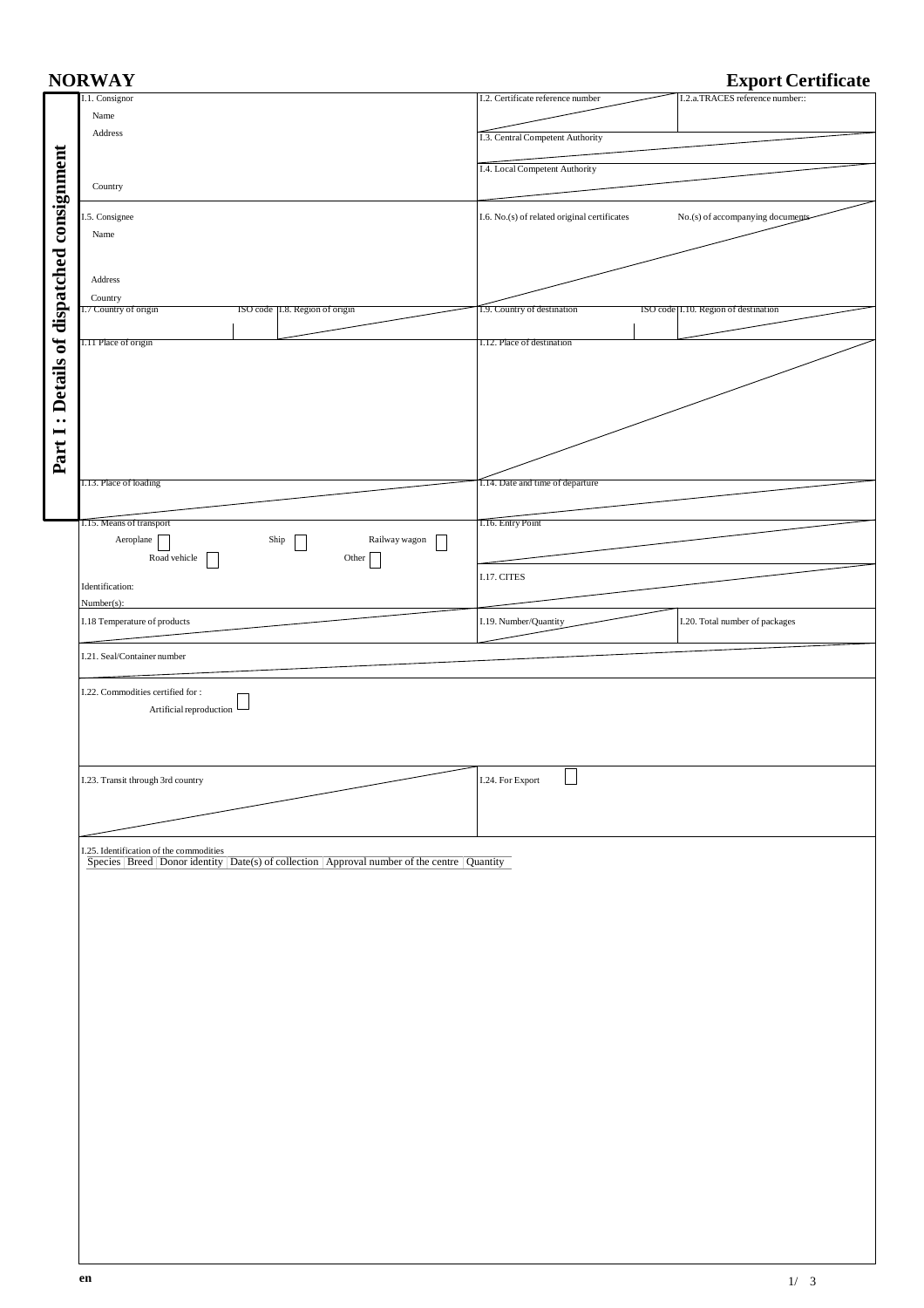## **NORWAY**

## **(US)Porcine semen**

|                                                                                                                                                                                             | I. Health information                                                                                                                                                                                                                                                                                                                                    |                                                                                                                                                                                                                                                                                                                                                        | II.a. Certificate reference number                                                                                                                                                                                                                                                                                                                               | II.b.TRACES reference number:                                                                                                                                       |  |  |                                              |  |
|---------------------------------------------------------------------------------------------------------------------------------------------------------------------------------------------|----------------------------------------------------------------------------------------------------------------------------------------------------------------------------------------------------------------------------------------------------------------------------------------------------------------------------------------------------------|--------------------------------------------------------------------------------------------------------------------------------------------------------------------------------------------------------------------------------------------------------------------------------------------------------------------------------------------------------|------------------------------------------------------------------------------------------------------------------------------------------------------------------------------------------------------------------------------------------------------------------------------------------------------------------------------------------------------------------|---------------------------------------------------------------------------------------------------------------------------------------------------------------------|--|--|----------------------------------------------|--|
|                                                                                                                                                                                             |                                                                                                                                                                                                                                                                                                                                                          |                                                                                                                                                                                                                                                                                                                                                        |                                                                                                                                                                                                                                                                                                                                                                  |                                                                                                                                                                     |  |  |                                              |  |
|                                                                                                                                                                                             |                                                                                                                                                                                                                                                                                                                                                          | I, the undersigned official veterinarian, hereby certify that I have verified the information provided to me by the Center Veterinarian in charge of the semen collection center                                                                                                                                                                       |                                                                                                                                                                                                                                                                                                                                                                  |                                                                                                                                                                     |  |  |                                              |  |
|                                                                                                                                                                                             |                                                                                                                                                                                                                                                                                                                                                          | listed in Box I.11; and that:<br>The semen described in this certificate:                                                                                                                                                                                                                                                                              |                                                                                                                                                                                                                                                                                                                                                                  |                                                                                                                                                                     |  |  |                                              |  |
|                                                                                                                                                                                             | II.1.                                                                                                                                                                                                                                                                                                                                                    | was collected, processed and stored in a semen collection center, hereinafter "SCC," approved and supervised by the veterinary competent authority of Norway in accordance<br>with Council Directive 90/429/EEC, as last amended.                                                                                                                      |                                                                                                                                                                                                                                                                                                                                                                  |                                                                                                                                                                     |  |  |                                              |  |
| <b><i>Certification</i></b>                                                                                                                                                                 |                                                                                                                                                                                                                                                                                                                                                          | Name of SCC<br>Address of SCC SCC Center Approval No.<br>Veterinarian<br>Veterinarian                                                                                                                                                                                                                                                                  |                                                                                                                                                                                                                                                                                                                                                                  |                                                                                                                                                                     |  |  |                                              |  |
|                                                                                                                                                                                             | II.2.                                                                                                                                                                                                                                                                                                                                                    | was                                                                                                                                                                                                                                                                                                                                                    |                                                                                                                                                                                                                                                                                                                                                                  |                                                                                                                                                                     |  |  |                                              |  |
|                                                                                                                                                                                             | either(1)<br>or(1)                                                                                                                                                                                                                                                                                                                                       | maintained solely under the control of the Center Veterinarian for the above SCC;<br>initially maintained under the control of the Center Veterinarian for the above SCC, and subsequently under the control of the Center Veterinarian for a different semen                                                                                          |                                                                                                                                                                                                                                                                                                                                                                  |                                                                                                                                                                     |  |  |                                              |  |
| $\ddot{\phantom{0}}$                                                                                                                                                                        |                                                                                                                                                                                                                                                                                                                                                          | collection center, hereinafter "SCC2", currently approved by the veterinary competent authority of Norway(2) in accordance with Council Directive 90/429/EEC as last                                                                                                                                                                                   |                                                                                                                                                                                                                                                                                                                                                                  |                                                                                                                                                                     |  |  |                                              |  |
|                                                                                                                                                                                             |                                                                                                                                                                                                                                                                                                                                                          |                                                                                                                                                                                                                                                                                                                                                        |                                                                                                                                                                                                                                                                                                                                                                  |                                                                                                                                                                     |  |  |                                              |  |
| Part II                                                                                                                                                                                     | Name of SCC2 Address of SCC2SCC2 Center Approval No.                                                                                                                                                                                                                                                                                                     |                                                                                                                                                                                                                                                                                                                                                        |                                                                                                                                                                                                                                                                                                                                                                  |                                                                                                                                                                     |  |  |                                              |  |
|                                                                                                                                                                                             | Veterinarian<br>Veterinarian<br>II.3.<br>was kept separate(3) from other semen not intended for export to the United States.                                                                                                                                                                                                                             |                                                                                                                                                                                                                                                                                                                                                        |                                                                                                                                                                                                                                                                                                                                                                  |                                                                                                                                                                     |  |  |                                              |  |
|                                                                                                                                                                                             | II.4.<br>was shipped in a new or thoroughly cleaned and disinfected container (that, in the case of frozen semen, was charged with fresh, unused liquid nitrogen) that was sealed with                                                                                                                                                                   |                                                                                                                                                                                                                                                                                                                                                        |                                                                                                                                                                                                                                                                                                                                                                  |                                                                                                                                                                     |  |  |                                              |  |
|                                                                                                                                                                                             | an intact, tamperproof seal recognized by Norway of origin, and as recorded in Box I.21.                                                                                                                                                                                                                                                                 |                                                                                                                                                                                                                                                                                                                                                        |                                                                                                                                                                                                                                                                                                                                                                  |                                                                                                                                                                     |  |  |                                              |  |
|                                                                                                                                                                                             | Each semen donor (and teasers, if used)                                                                                                                                                                                                                                                                                                                  |                                                                                                                                                                                                                                                                                                                                                        |                                                                                                                                                                                                                                                                                                                                                                  |                                                                                                                                                                     |  |  |                                              |  |
|                                                                                                                                                                                             | II.5.                                                                                                                                                                                                                                                                                                                                                    |                                                                                                                                                                                                                                                                                                                                                        |                                                                                                                                                                                                                                                                                                                                                                  | was established as a resident of an approved SCC only if admitted by a formal process of quarantine, observation, and testing, in accordance with Council Directive |  |  |                                              |  |
|                                                                                                                                                                                             |                                                                                                                                                                                                                                                                                                                                                          | 90/429/EEC, as last amended.                                                                                                                                                                                                                                                                                                                           |                                                                                                                                                                                                                                                                                                                                                                  |                                                                                                                                                                     |  |  |                                              |  |
|                                                                                                                                                                                             | II.6.                                                                                                                                                                                                                                                                                                                                                    | was transported to the SCC in a vehicle that was cleaned and disinfected.                                                                                                                                                                                                                                                                              |                                                                                                                                                                                                                                                                                                                                                                  |                                                                                                                                                                     |  |  |                                              |  |
|                                                                                                                                                                                             | II.7.<br>was not imported into Norway of origin listed in Box I.7 from a region that is not recognized by the USDA in 9 CFR Part 94(4) as free of foot-and-mouth disease,                                                                                                                                                                                |                                                                                                                                                                                                                                                                                                                                                        |                                                                                                                                                                                                                                                                                                                                                                  |                                                                                                                                                                     |  |  |                                              |  |
| rinderpest, and swine vesicular disease, or designated by USDA in 9 CFR Part 94 as affected with African swine fever.<br>II.8.                                                              |                                                                                                                                                                                                                                                                                                                                                          |                                                                                                                                                                                                                                                                                                                                                        |                                                                                                                                                                                                                                                                                                                                                                  |                                                                                                                                                                     |  |  |                                              |  |
|                                                                                                                                                                                             |                                                                                                                                                                                                                                                                                                                                                          | did not originate from or was not imported into Norway listed in Box I.7 from a region where classical swine fever (CSF) is known to occur (except for the APHIS- defined<br>European CSF region), as indicated in 9 CFR Part 94(4) and other official APHIS publications; has not been commingled with domestic swine that at any time were in any of |                                                                                                                                                                                                                                                                                                                                                                  |                                                                                                                                                                     |  |  |                                              |  |
|                                                                                                                                                                                             |                                                                                                                                                                                                                                                                                                                                                          | these regions; and has not transited such regions unless moved directly through the region in a sealed means of conveyance with the seal determined to be intact upon arrival at                                                                                                                                                                       |                                                                                                                                                                                                                                                                                                                                                                  |                                                                                                                                                                     |  |  |                                              |  |
|                                                                                                                                                                                             |                                                                                                                                                                                                                                                                                                                                                          | the point of destination.                                                                                                                                                                                                                                                                                                                              |                                                                                                                                                                                                                                                                                                                                                                  |                                                                                                                                                                     |  |  |                                              |  |
|                                                                                                                                                                                             | II.9.                                                                                                                                                                                                                                                                                                                                                    |                                                                                                                                                                                                                                                                                                                                                        |                                                                                                                                                                                                                                                                                                                                                                  |                                                                                                                                                                     |  |  |                                              |  |
|                                                                                                                                                                                             | either $(1)$                                                                                                                                                                                                                                                                                                                                             | has not been in, or commingled with any domestic swine from, a restricted zone(5) in the APHIS-defined European CSF region established because of an outbreak of CSF in<br>domestic swine or wild boar;                                                                                                                                                |                                                                                                                                                                                                                                                                                                                                                                  |                                                                                                                                                                     |  |  |                                              |  |
|                                                                                                                                                                                             | or $(1)$                                                                                                                                                                                                                                                                                                                                                 |                                                                                                                                                                                                                                                                                                                                                        |                                                                                                                                                                                                                                                                                                                                                                  |                                                                                                                                                                     |  |  |                                              |  |
|                                                                                                                                                                                             | has been in a restricted zone(5) in the APHIS-defined European CSF region established because of an outbreak of CSF in domestic swine, but was not commingled with any<br>domestic swine of such a region, and was not collected for export to the United States, from the time of detection until the designation of restricted zone was removed by the |                                                                                                                                                                                                                                                                                                                                                        |                                                                                                                                                                                                                                                                                                                                                                  |                                                                                                                                                                     |  |  |                                              |  |
|                                                                                                                                                                                             |                                                                                                                                                                                                                                                                                                                                                          |                                                                                                                                                                                                                                                                                                                                                        | Competent Veterinary Authority of Norway or until 6 months following depopulation of the domestic swine on affected premises in the restricted zone and the cleaning and<br>disinfection of the last affected premises in the zone, whichever time was later. Dates of outbreak designation and removal of restrictions:                                         |                                                                                                                                                                     |  |  |                                              |  |
|                                                                                                                                                                                             | or $(1)$                                                                                                                                                                                                                                                                                                                                                 | has been in a restricted zone (5) in the APHIS-defined European CSF region established because of the detection of CSF in wild boar; but was not commingled with any<br>domestic swine of such a region, and was not collected for export to the United States from the time of detection until the designation of restricted zone is removed by the   |                                                                                                                                                                                                                                                                                                                                                                  |                                                                                                                                                                     |  |  |                                              |  |
| Competent Veterinary Authority of Norway. Dates of outbreak and removal of restrictions:                                                                                                    |                                                                                                                                                                                                                                                                                                                                                          |                                                                                                                                                                                                                                                                                                                                                        |                                                                                                                                                                                                                                                                                                                                                                  |                                                                                                                                                                     |  |  |                                              |  |
| II.10.<br>arrival at the point of destination, or unless the semen was collected after the periods described.<br>II.11.<br>health concerns.                                                 |                                                                                                                                                                                                                                                                                                                                                          |                                                                                                                                                                                                                                                                                                                                                        | has not transited a restricted zone(5) as described in II.9, unless moved directly through the zone in a sealed means of conveyance with the seal determined to be intact upon<br>during the 60 days prior to semen collection for export to the United States, was/were not corralled, pastured or held with other animals under any restrictions due to animal |                                                                                                                                                                     |  |  |                                              |  |
|                                                                                                                                                                                             |                                                                                                                                                                                                                                                                                                                                                          |                                                                                                                                                                                                                                                                                                                                                        |                                                                                                                                                                                                                                                                                                                                                                  |                                                                                                                                                                     |  |  | Additional (post-collection) certifications: |  |
|                                                                                                                                                                                             | II.12.                                                                                                                                                                                                                                                                                                                                                   | Any outbreaks of communicable disease reported by the SCC after collection from the donors listed in this certificate, but prior to the time of the shipment's consignment to                                                                                                                                                                          |                                                                                                                                                                                                                                                                                                                                                                  |                                                                                                                                                                     |  |  |                                              |  |
|                                                                                                                                                                                             |                                                                                                                                                                                                                                                                                                                                                          | the United States, have been investigated and resolved by the national Competent Authority.                                                                                                                                                                                                                                                            |                                                                                                                                                                                                                                                                                                                                                                  |                                                                                                                                                                     |  |  |                                              |  |
|                                                                                                                                                                                             | II.13.                                                                                                                                                                                                                                                                                                                                                   | There have been no cases reported or suspected of foot-and-mouth disease, rinderpest, African swine fever or swine vesicular disease in the country or region of origin<br>between the time when the semen for export to the United States was last collected and the date of shipment.                                                                |                                                                                                                                                                                                                                                                                                                                                                  |                                                                                                                                                                     |  |  |                                              |  |
|                                                                                                                                                                                             | <b>Notes</b>                                                                                                                                                                                                                                                                                                                                             |                                                                                                                                                                                                                                                                                                                                                        |                                                                                                                                                                                                                                                                                                                                                                  |                                                                                                                                                                     |  |  |                                              |  |
|                                                                                                                                                                                             |                                                                                                                                                                                                                                                                                                                                                          | This certificate must be issued within 30 days of arrival of the consignment in the United States.                                                                                                                                                                                                                                                     |                                                                                                                                                                                                                                                                                                                                                                  |                                                                                                                                                                     |  |  |                                              |  |
|                                                                                                                                                                                             | Every straw should be marked and the numerical or alphanumerical sequences should include the SCC approval number, donor breed, individual animal ID and date of semen collection.                                                                                                                                                                       |                                                                                                                                                                                                                                                                                                                                                        |                                                                                                                                                                                                                                                                                                                                                                  |                                                                                                                                                                     |  |  |                                              |  |
| The sealed shipping containers must be delivered to the port of embarkation for direct shipment to the United States with no stops other than those provided for on the USDA import permit. |                                                                                                                                                                                                                                                                                                                                                          |                                                                                                                                                                                                                                                                                                                                                        |                                                                                                                                                                                                                                                                                                                                                                  |                                                                                                                                                                     |  |  |                                              |  |
| Part I:                                                                                                                                                                                     |                                                                                                                                                                                                                                                                                                                                                          |                                                                                                                                                                                                                                                                                                                                                        |                                                                                                                                                                                                                                                                                                                                                                  |                                                                                                                                                                     |  |  |                                              |  |
|                                                                                                                                                                                             | Box I.2.a.:                                                                                                                                                                                                                                                                                                                                              | TRACES reference number: In case the certificate is produced via the TRACES system, a unique reference number assigned by the TRACES system is indicated.                                                                                                                                                                                              |                                                                                                                                                                                                                                                                                                                                                                  |                                                                                                                                                                     |  |  |                                              |  |
|                                                                                                                                                                                             | Box I.11:                                                                                                                                                                                                                                                                                                                                                | Place of origin: shall correspond to the semen collection centre as defined in Article 2 of Directive 90/429/EEC of the semen dispatch.                                                                                                                                                                                                                |                                                                                                                                                                                                                                                                                                                                                                  |                                                                                                                                                                     |  |  |                                              |  |
|                                                                                                                                                                                             | Box I.20:                                                                                                                                                                                                                                                                                                                                                | Number of packages shall correspond to the number of containers.<br>Container numbers (or other identifying information) and seal number(s) must be listed.                                                                                                                                                                                            |                                                                                                                                                                                                                                                                                                                                                                  |                                                                                                                                                                     |  |  |                                              |  |
|                                                                                                                                                                                             | Box I.21:<br>Box I.25:                                                                                                                                                                                                                                                                                                                                   |                                                                                                                                                                                                                                                                                                                                                        |                                                                                                                                                                                                                                                                                                                                                                  |                                                                                                                                                                     |  |  |                                              |  |
|                                                                                                                                                                                             |                                                                                                                                                                                                                                                                                                                                                          | Approval number of the center shall correspond to the approval number of the semen center in which the semen was collected.<br>Date of collection: shall be indicated in the following format: dd/mm/yyyy.                                                                                                                                             |                                                                                                                                                                                                                                                                                                                                                                  |                                                                                                                                                                     |  |  |                                              |  |
|                                                                                                                                                                                             |                                                                                                                                                                                                                                                                                                                                                          | Donor identity: shall include the official identification mark of the animal in accordance with Council Directive 2008/71/EC of 15 July 2008 on the identification and registration of                                                                                                                                                                 |                                                                                                                                                                                                                                                                                                                                                                  |                                                                                                                                                                     |  |  |                                              |  |
|                                                                                                                                                                                             |                                                                                                                                                                                                                                                                                                                                                          | pigs (OJ L 213, 8.8.2008, p.321).                                                                                                                                                                                                                                                                                                                      |                                                                                                                                                                                                                                                                                                                                                                  |                                                                                                                                                                     |  |  |                                              |  |
|                                                                                                                                                                                             |                                                                                                                                                                                                                                                                                                                                                          | Quantity: Number of straws used in the shipment for each donor.                                                                                                                                                                                                                                                                                        |                                                                                                                                                                                                                                                                                                                                                                  |                                                                                                                                                                     |  |  |                                              |  |
|                                                                                                                                                                                             |                                                                                                                                                                                                                                                                                                                                                          |                                                                                                                                                                                                                                                                                                                                                        |                                                                                                                                                                                                                                                                                                                                                                  |                                                                                                                                                                     |  |  |                                              |  |
|                                                                                                                                                                                             |                                                                                                                                                                                                                                                                                                                                                          |                                                                                                                                                                                                                                                                                                                                                        |                                                                                                                                                                                                                                                                                                                                                                  |                                                                                                                                                                     |  |  |                                              |  |